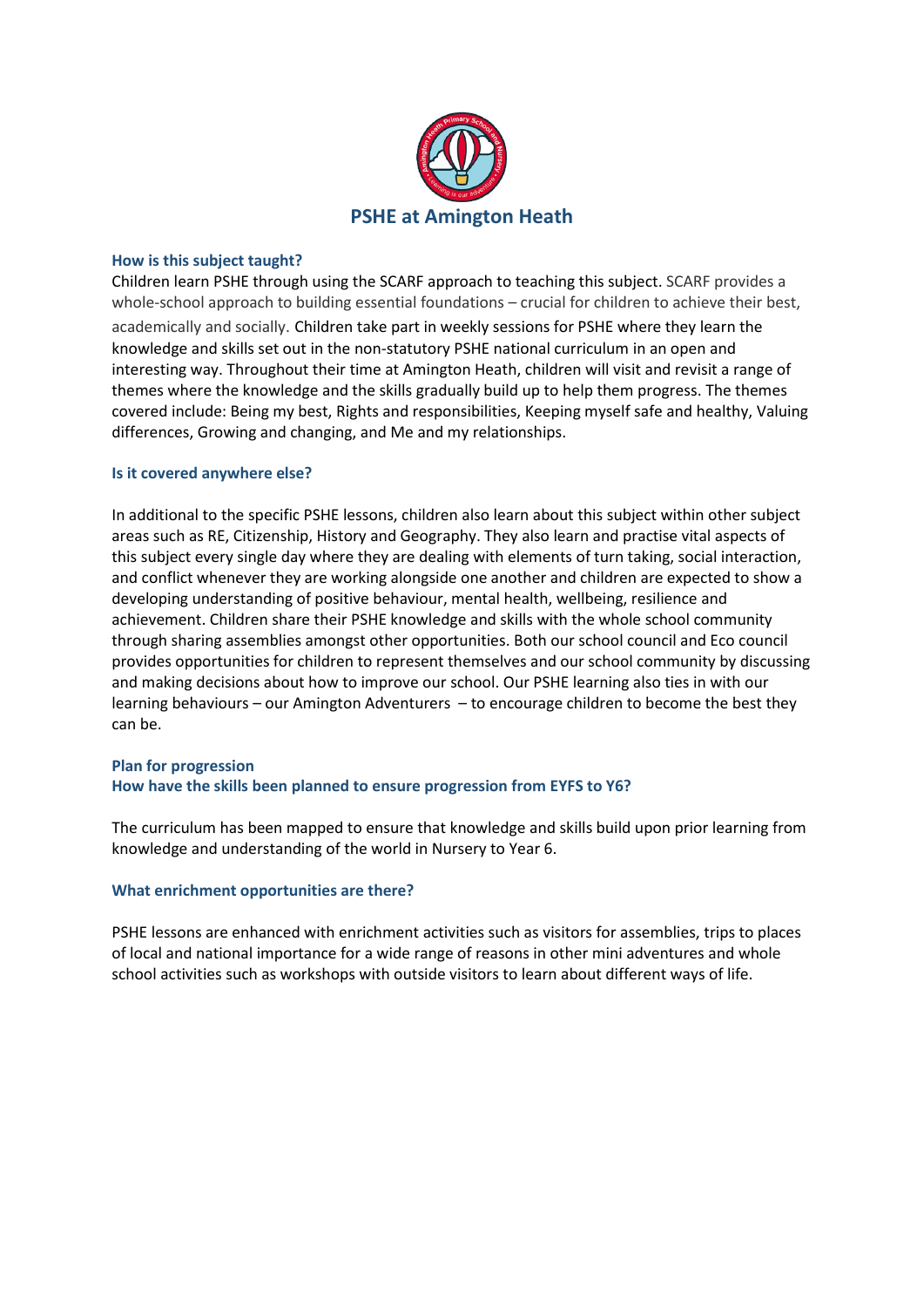

# **Mini Adventure outcomes Whole School progression in PSHE**

|                                                           | <b>EYFS</b>                                       |
|-----------------------------------------------------------|---------------------------------------------------|
| What the children will be learning to do:                 | How to support/ teach this:                       |
| PSED-0-3 years                                            | When settling a baby or toddler into nursery,     |
| Find ways to calm themselves, through being               | the top priority is for the key person to develop |
| calmed and comforted by their key person.                 | a strong and loving relationship with the young   |
|                                                           | child. Learn from the family about what they do   |
|                                                           | to soothe their child and what to look out for -  |
|                                                           | for example, a baby who scratches at their        |
|                                                           | head when they are getting tired. Find out what   |
|                                                           | calms a baby - rocking, cuddling or singing.      |
|                                                           | Make sure babies and toddlers can get hold of     |
|                                                           | their comfort object when they need it. Explain   |
|                                                           | to parents that once babies establish 'object     |
|                                                           | permanence', they become more aware of the        |
|                                                           | presence or absence of their parents. Object      |
|                                                           | permanence means knowing that something           |
|                                                           | continues to exist even when out of sight. This   |
|                                                           | can make separations much more distressing        |
|                                                           | and difficult between 6-24 months.                |
|                                                           |                                                   |
|                                                           | Babies love singing and music. Sing a range of    |
| $C+L-0-3$ years<br>Copy what adults do, taking 'turns' in | songs and play a wide range of different types    |
| conversations (through babbling) and activities.          | of music. Move with babies to music.              |
| Try to copy adult speech and lip movements.               | Babies and toddlers love action rhymes and        |
|                                                           | games like 'Peepo'.                               |
| Recognise and are calmed by a familiar and                | As they begin to join in with the words and the   |
| friendly voice.                                           | actions, they are developing their attention and  |
|                                                           | listening. Allow babies time to anticipate words  |
|                                                           | and actions in favourite songs                    |
| PSED-3-4 years                                            | Model ways that you calm yourself down, such      |
| Talk about their feelings using words like                | as stopping and taking a few deep breaths. This   |
| 'happy', 'sad', 'angry' or 'worried'.                     | can help children to learn ways to calm           |
|                                                           | themselves. If adults are excessively challenging |
|                                                           | or controlling, children can become more          |
|                                                           | aggressive in the group. They may increasingly    |
|                                                           | 'act out' their feelings. For example, when they  |
|                                                           | feel sad, they might hit another child to make    |
|                                                           | that child feel sad as well.                      |
|                                                           | Help children explore situations from different   |
| Understand gradually how others might be                  | points of view. Talk together about how others    |
| feeling.                                                  | might be feeling. Bring these ideas into          |
|                                                           | children's pretend play: "I wonder how the        |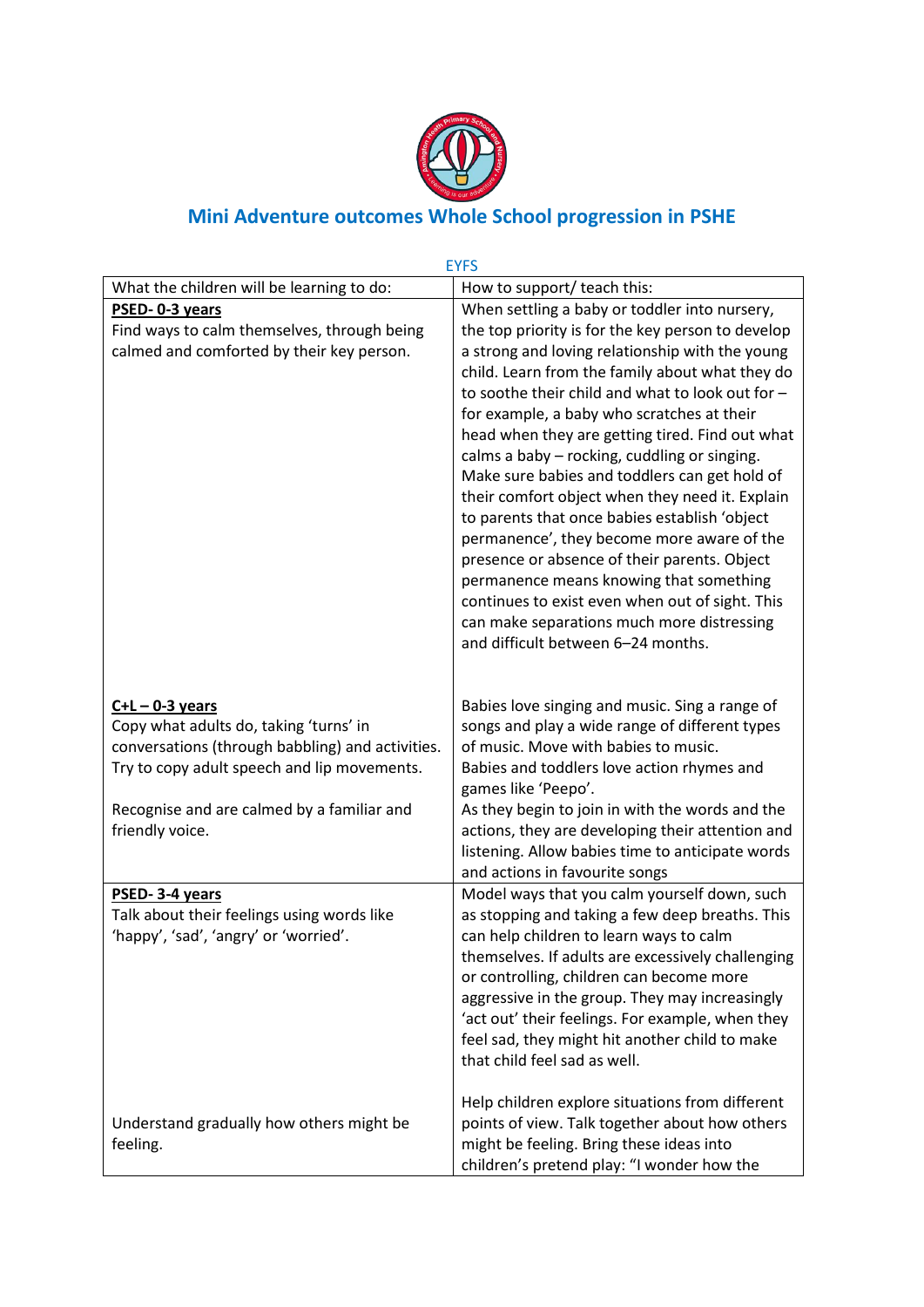|                                                                                                                                                                 | chicken is feeling, now the fox is creeping up on<br>her?"                                                                                                                                                                                                                                                                                                                                                                                                                                                                                                                                   |
|-----------------------------------------------------------------------------------------------------------------------------------------------------------------|----------------------------------------------------------------------------------------------------------------------------------------------------------------------------------------------------------------------------------------------------------------------------------------------------------------------------------------------------------------------------------------------------------------------------------------------------------------------------------------------------------------------------------------------------------------------------------------------|
| $C+L-3-4$ years<br>Be able to express a point of view and to<br>debate when they disagree with an adult or a<br>friend, using words as well as actions          | Model language that promotes thinking and<br>challenges children: "I can see that's empty - I<br>wonder what happened to the snail that used<br>to be in that shell?"                                                                                                                                                                                                                                                                                                                                                                                                                        |
| <b>PSED-Reception age</b><br>Show resilience and perseverance in the face of<br>challenge                                                                       | Offer constructive support and recognition of<br>child's personal achievements. Provide<br>opportunities for children to tell each other<br>about their work and play. Help them reflect<br>and self-evaluate their own work. Help them to<br>develop problem-solving skills by talking<br>through how they, you and others resolved a<br>problem or difficulty. Show that mistakes are<br>an important part of learning and going back is<br>trial and error not failure. Help children to set<br>own goals and to achieve them                                                             |
| Identify and moderate their own feelings<br>socially and emotionally                                                                                            | Give children strategies for staying calm in the<br>face of frustration. Talk them through why we<br>take turns, wait politely, tidy up after ourselves<br>and so on. Encourage them to think about their<br>own feelings and those of others by giving<br>explicit examples of how others might feel in<br>particular scenarios. Give children space to<br>calm down and return to an activity. Support all<br>children to recognise when their behaviour was<br>not in accordance with the rules and why it is<br>important to respect class rules and behave<br>correctly towards others. |
| C+L - Reception age<br>Use talk to help work out problems and<br>organise thinking and activities, and to explain<br>how things work and why they might happen. | Think out loud how to work things out.<br>Encourage children to talk about a problem<br>together and come up with ideas for how to<br>solve it. Give children problem solving words<br>and phrases to use in their explanations: 'so<br>that', 'because', 'I think it's', 'you could', 'it<br>might be'                                                                                                                                                                                                                                                                                      |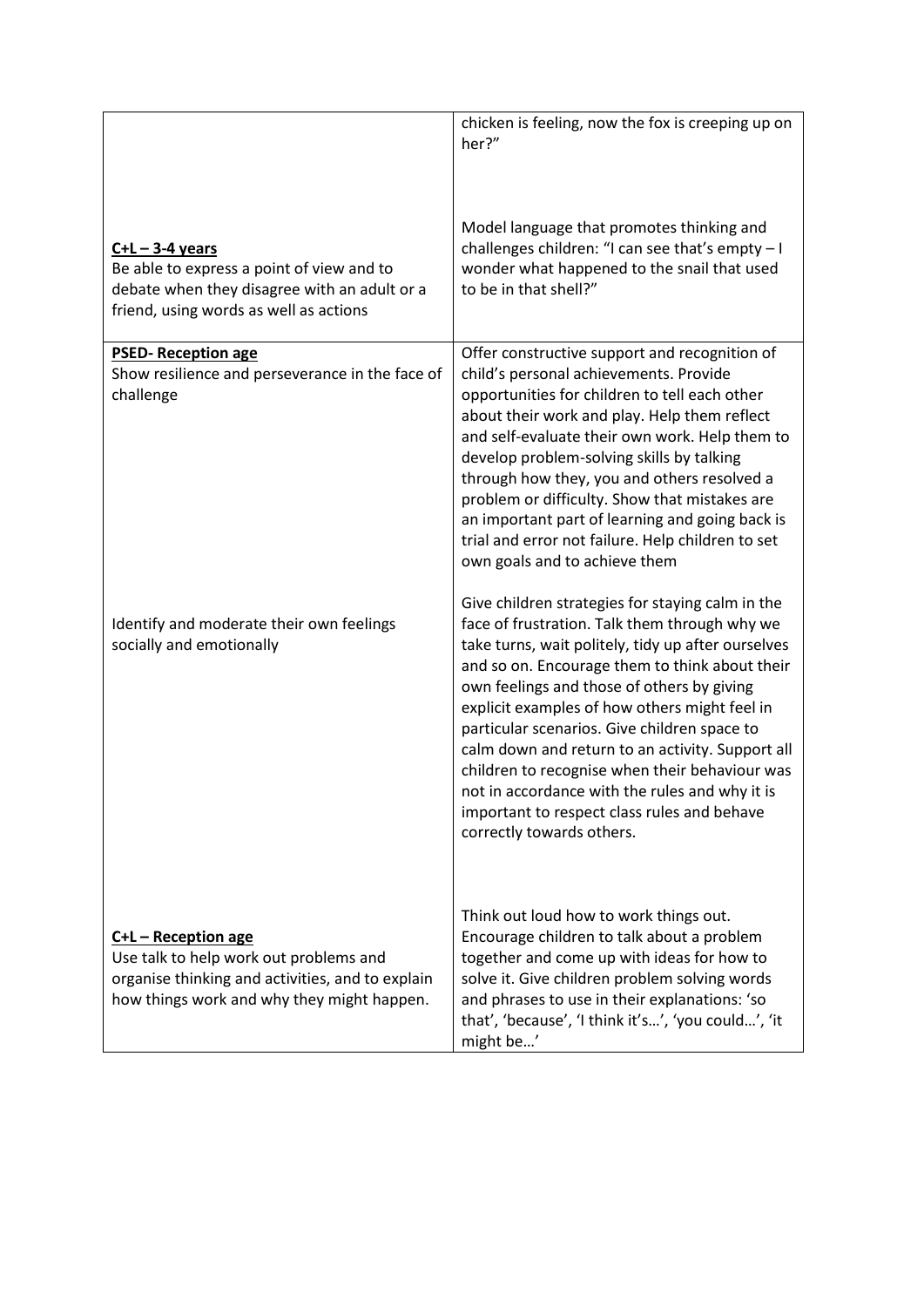## Me and my relationships

Summary: Me and My Relationships explores themes of feelings, self awareness and navigating bullying and friendships. Children will consider their own and other's feelings in a wide range of situations.

|                   | <b>Outcomes</b>                                                                          |
|-------------------|------------------------------------------------------------------------------------------|
| Year 1            | I can list and name feelings and begin to suggest ways to deal with 'not so              |
|                   | good' feelings.                                                                          |
|                   | I can ask for help when needed and choose an adult to help.                              |
|                   | I can list our school rules and say why we have them.                                    |
| Year <sub>2</sub> | I can tell you some ways that I can get help, if I am being bullied and what I can       |
|                   | do if someone teases me.                                                                 |
|                   | I can recognise ways that will help to keep us happy and friendly.                       |
|                   | I can describe ideas about being what makes a good friend.                               |
|                   | Most of the time I can express my feelings in a safe, controlled way.                    |
| Year <sub>3</sub> | I can usually accept the views of others and that we don't always agree with             |
|                   | each other.                                                                              |
|                   | I can describe ideas about how to be a good friend and friends who have fallen           |
|                   | out might make up.                                                                       |
| Year 4            | I can identify examples of how I can tell a person is feeling worried just by their      |
|                   | body language.                                                                           |
|                   | I can demonstrate what I could do if someone was upsetting me or if I was                |
|                   | being bullied.                                                                           |
|                   | I can explain what being 'assertive' means and give examples of this.                    |
| Year <sub>5</sub> | I can demonstrate examples of our emotional needs and explain why they are<br>important. |
|                   | I can explain qualities of being a good friend.                                          |
|                   | I can demonstrate ways to stand up for myself (be assertive) and say when I              |
|                   | might need to use assertiveness skills.                                                  |
| Year 6            | I can compare different behaviours of what bystanders may do when someone                |
|                   | is being bullied.                                                                        |
|                   | I can identify and select examples of negotiation and compromise.                        |
|                   | I can discriminate between appropriate and inappropriate touch is.                       |
|                   |                                                                                          |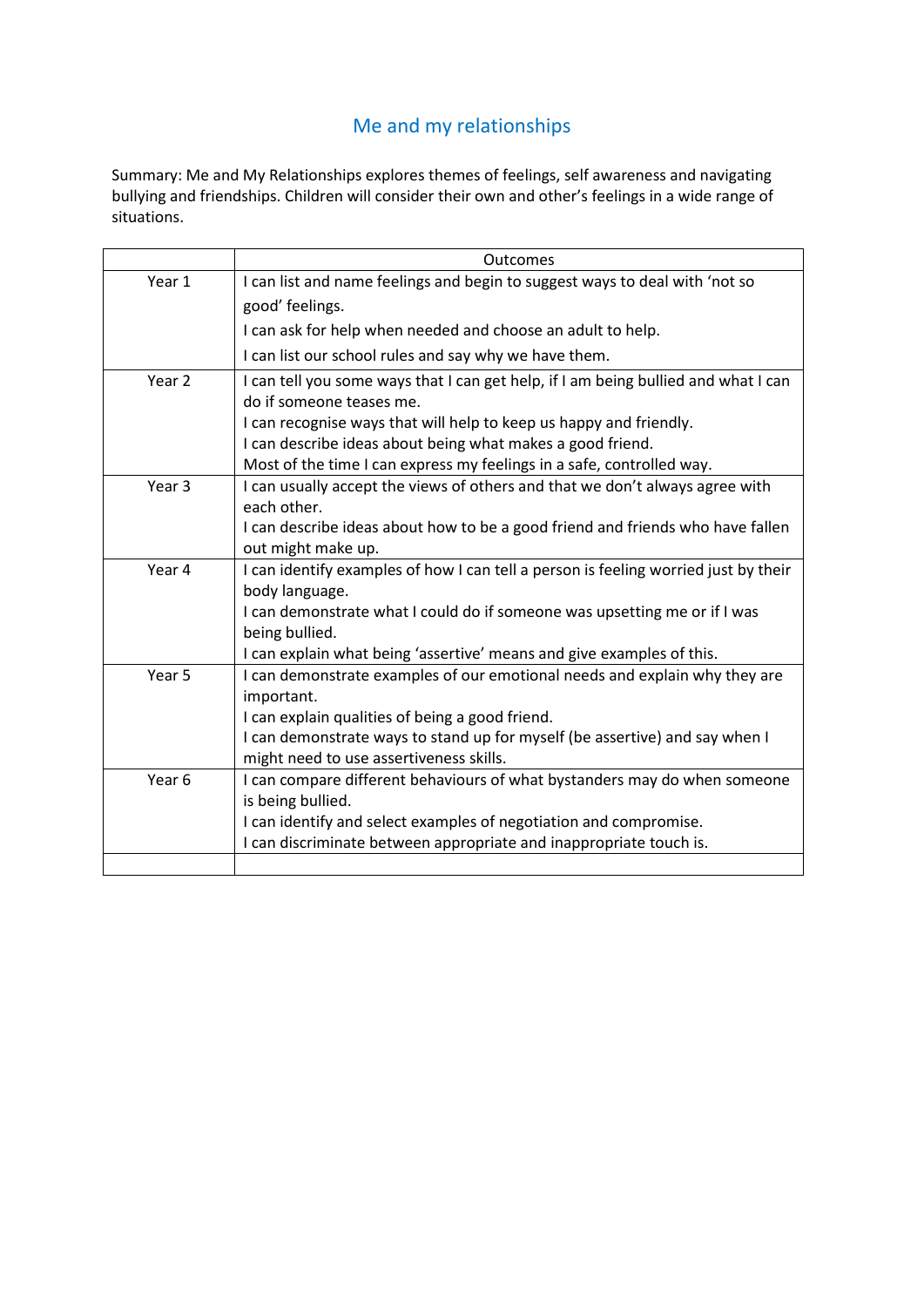# Valuing difference

Summary: Valuing Difference explores how we can combat stereotypes, bullying and focus on positive aspects of differences between people whether they are cultural, religious or any other types of difference.

|                   | Outcomes                                                                       |
|-------------------|--------------------------------------------------------------------------------|
| Year 1            | I can identify similarities and differences between people and understand how  |
|                   | these can be celebrated.                                                       |
|                   | I can explain why sometimes things might seem unfair to other people.          |
| Year 2            | I can say how I could help myself if I was being left out.                     |
|                   | I can describe good listening skills and why listening skills can help to      |
|                   | understand a different point of view.                                          |
| Year 3            | I can give examples of different community groups and say what is good about   |
|                   | having different groups.                                                       |
|                   | I can discuss examples in our classroom where respect and tolerance have       |
|                   | helped to make it a happier, safer place.                                      |
| Year 4            | I can describe ways that people are different, including religious or cultural |
|                   | differences.                                                                   |
|                   | I can explain why it's important to challenge and question stereotypes that    |
|                   | might be applied to me or others.                                              |
| Year 5            | I can give examples of different faiths and cultures and positive things about |
|                   | having these differences.                                                      |
|                   | I can distinguish how people sometimes aim to create an impression of          |
|                   | themselves in what they post online that is not real and what might make them  |
|                   | do this                                                                        |
| Year <sub>6</sub> | I can reflect on and give reasons for why some people show prejudiced          |
|                   | behaviour and sometimes bully for this reason.                                 |
|                   | I can compare the difference between a passive bystander and an active         |
|                   | bystander and give an example of how active bystanders can help in bullying    |
|                   | situations.                                                                    |
|                   |                                                                                |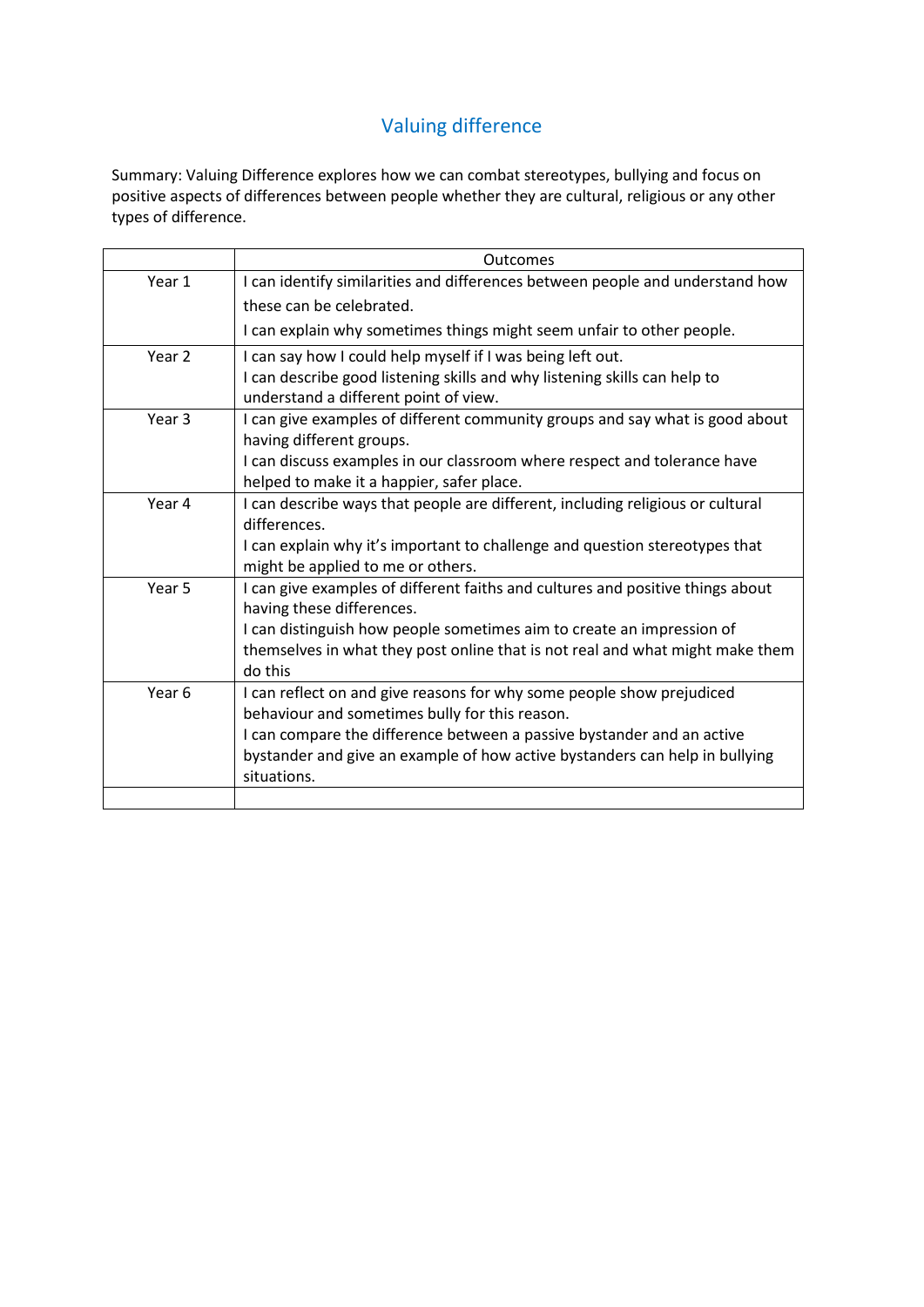## Keeping Myself Safe

Summaries: Keeping Myself Safe explores how children can keep themselves safe in a wide range of situations. It includes talking about comfortable and uncomfortable feelings, adults that can be trusted and helpful in situations, keeping their personal data and themselves safe online, information and risks with alcohol and drugs and dealing with peer pressure and influence.

|        | Outcomes                                                                                                         |
|--------|------------------------------------------------------------------------------------------------------------------|
| Year 1 | I can list examples of how I keep healthy.                                                                       |
|        | I can suggest things I can do if I have uncomfortable feelings.                                                  |
| Year 2 | I can describe examples of safe and unsafe secrets and I can think of safe                                       |
|        | people who can help if something feels wrong.                                                                    |
|        | I can describe examples of touches that are ok or not ok (even if they haven't                                   |
|        | happened to me) and I can identify a safe person to tell if I felt 'not OK' about                                |
|        | something.                                                                                                       |
|        | I can explain that medicines can be helpful or harmful, and say some examples                                    |
|        | of how they can be used safely.                                                                                  |
| Year 3 | I can identify what I could do to make a situation less risky or not risky at all.                               |
|        | I can recognise why medicines can be helpful or harmful.                                                         |
|        | I can tell you a few things about keeping my personal details safe online. I can                                 |
|        | explain why information I see online might not always be true.                                                   |
| Year 4 | I can choose examples of people or things that might influence someone to                                        |
|        | take risks (e.g. friends, peers, media, celebrities), but that people have choices                               |
|        | about whether they take risks.                                                                                   |
|        | I can describe a few of the risks of smoking or drinking alcohol on a person's                                   |
|        | body and give reasons for why most people choose not to smoke, or drink too                                      |
|        | much alcohol.                                                                                                    |
|        | I can give examples of positive and negative influences, including things that                                   |
| Year 5 | could influence me when I am making decisions.                                                                   |
|        | I can examine reasons that might influence a person to take risks online. I can<br>explain that I have a choice. |
|        | I can questions the percentage of people aged 11-15 years old that smoke in                                      |
|        | the UK (3%) and I can give reasons why some people think it's a lot more than                                    |
|        | this.                                                                                                            |
| Year 6 | I can defend why emotional needs are as important as physical needs and what                                     |
|        | might happen if a person doesn't get their emotional needs met.                                                  |
|        | I can evaluate some ways of making sure that I keep myself safe when using a                                     |
|        | mobile phone, including safety around sharing personal information or images,                                    |
|        | and that there are laws relating to this.                                                                        |
|        | I can argue why some people believe that more young people drink alcohol                                         |
|        | than actually do (misperceive the norm).                                                                         |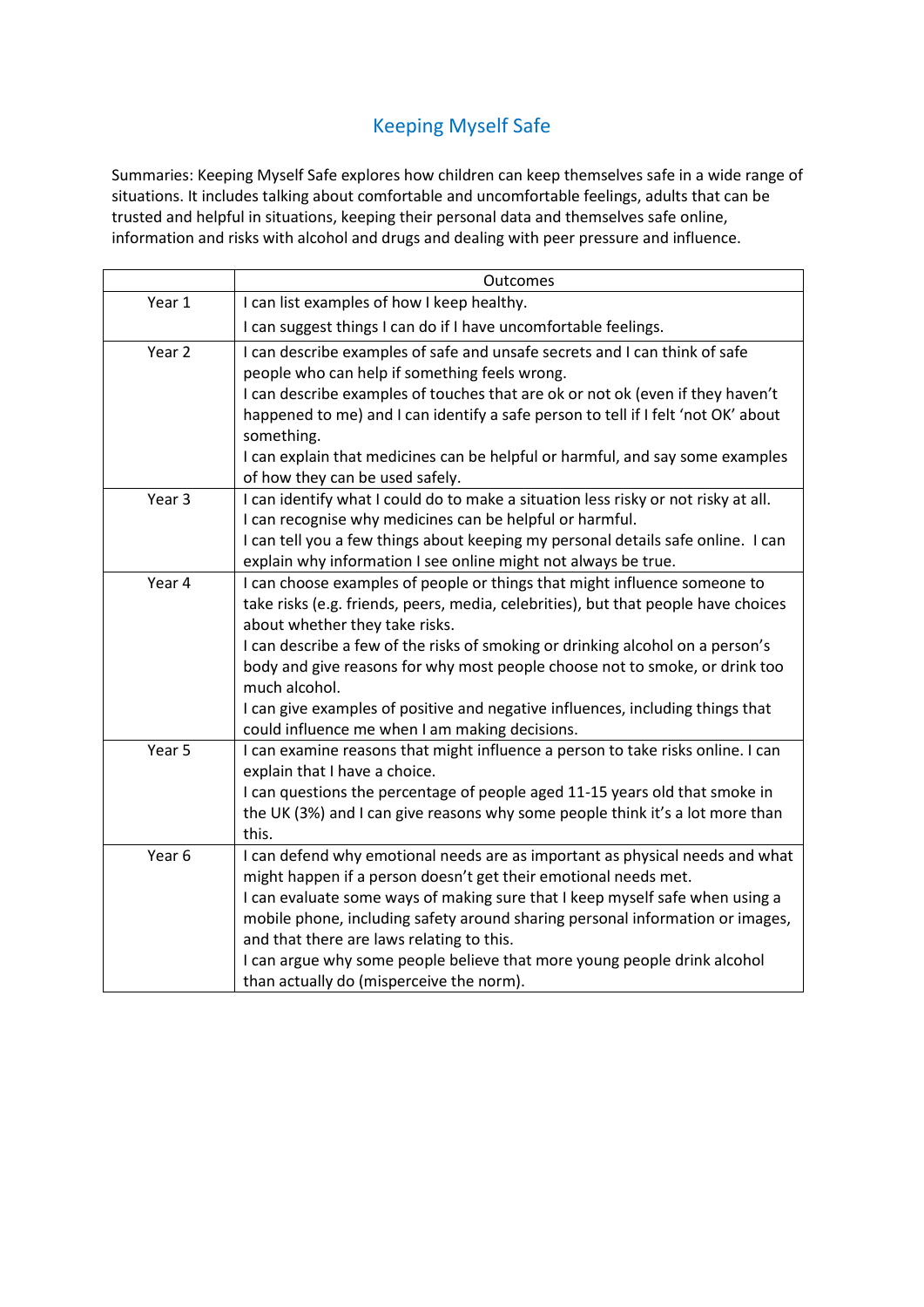# Rights and Responsibilities

Summaries: Rights and Responsibilities explores how rights come with responsibilities to ourselves and others and how we can make sure we make healthy, sensible decisions about ourselves, others and our environments.

|                   | <b>Outcomes</b>                                                                             |
|-------------------|---------------------------------------------------------------------------------------------|
| Year 1            | I can give some examples of how I look after myself and my environment.                     |
|                   | I can list some ways that we look after money.                                              |
| Year <sub>2</sub> | I can give examples of when I've used ideas to calm and settle myself when I                |
|                   | need to.                                                                                    |
| Year 3            | I can describe some ways of checking whether something is a fact or just an                 |
|                   | opinion.                                                                                    |
|                   | I can identify how I can help the people who help me, and how I can do this. I              |
|                   | can give an example of this.                                                                |
| Year 4            | I can compare how a 'bystander' I can have a positive effect on negative                    |
|                   | behaviour they witness (see happening) by working together to stop or change                |
|                   | that behaviour.                                                                             |
|                   | I can explain how reports (TV, newspapers or their websites) can give messages              |
|                   | that might influence how people think about things and why this might be a                  |
|                   | problem.                                                                                    |
|                   | I can construct examples of decisions relating to money and how they might                  |
|                   | relate to me.                                                                               |
| Year 5            | I can give examples of some of the rights and related responsibilities I have as I          |
|                   | grow older, at home and school. I can also give real examples of each that<br>relate to me. |
|                   |                                                                                             |
|                   | I can discuss examples of things that I am responsible for to keep myself<br>healthy.       |
|                   | I can explain that local councils have to make decisions about how money is                 |
|                   | spent on things we need in the community. I can also judge decisions of some                |
|                   | of the things they have to allocate money for.                                              |
| Year <sub>6</sub> | I can explain why people might do this (why they are showing certain aspects                |
|                   | of themselves) and how social media can affect how a person feels about                     |
|                   | themself.                                                                                   |
|                   | I can explain what 'environmentally sustainable' living means and evaluate                  |
|                   | examples of living in a more 'sustainable' way.                                             |
|                   | I can evaluatethe advantages and disadvantages of different ways of saving                  |
|                   | money.                                                                                      |
|                   |                                                                                             |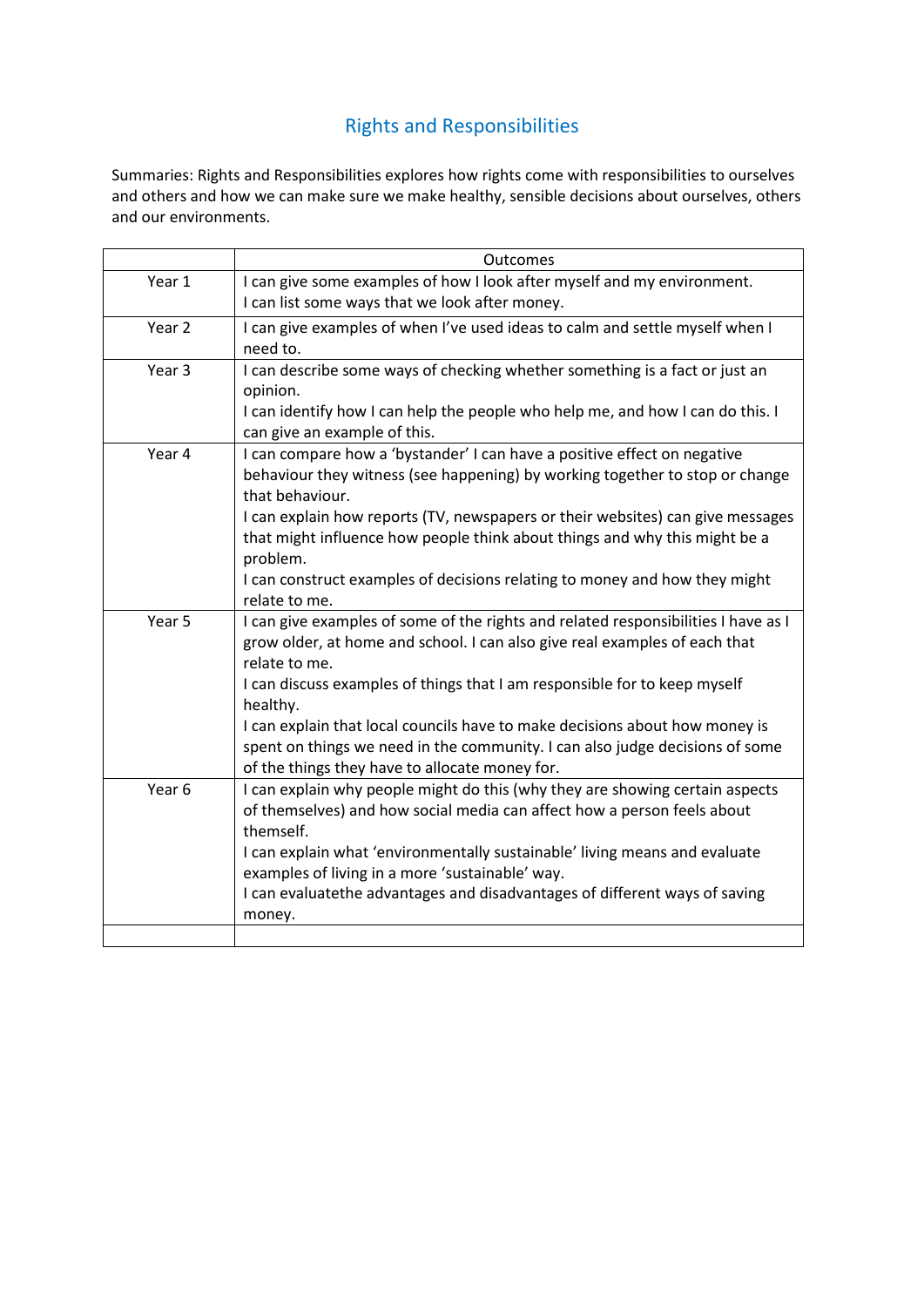### Being My Best

Summary: Being My Best explores themes of how we can overcome obstacles in our daily lives, the skills and talents that we have, how to keep healthy and how we can achieve goals that we might set for ourselves.

|                   | Outcomes                                                                                                                                                                                                                                                                                                                                           |
|-------------------|----------------------------------------------------------------------------------------------------------------------------------------------------------------------------------------------------------------------------------------------------------------------------------------------------------------------------------------------------|
| Year 1            | I can list a few different ideas of what I can do if I find something difficult.                                                                                                                                                                                                                                                                   |
|                   | I can recall why certain foods are healthy and why it's important to eat at least                                                                                                                                                                                                                                                                  |
|                   | five portions of vegetables/fruit a day.                                                                                                                                                                                                                                                                                                           |
| Year <sub>2</sub> | I can describe different parts of my body that are <i>inside</i> me and help to turn<br>food into energy. I know what I need to get energy.<br>I can explain how setting a goal or goals will help me to achieve what I want to<br>be able to do.                                                                                                  |
| Year <sub>3</sub> | I can recognise a few examples of things that I can take responsibility for in<br>relation to my healthy and give an example of something that I've done which<br>shows this.<br>I can discuss and give an example of a skill or talent that I've developed and the<br>goal-setting that I've already done (or plan to do) in order to improve it. |
| Year 4            | I can demonstrate a few examples of different things that I do already that help<br>to me keep healthy.<br>I can identify different examples of some of the things that I do already to help<br>look after my environment.                                                                                                                         |
| Year 5            | I can give an example of when I have had increased independence and how<br>that has also helped me to show responsibility.<br>I can name and appraise several qualities that make people attractive that are<br>nothing to do with how they look, but about how they behave.                                                                       |
| Year 6            | I can evaluate how I can overcome problems and challenges on the way to<br>achieving my goals.<br>I can give examples of an emotional risk and a physical risk.                                                                                                                                                                                    |